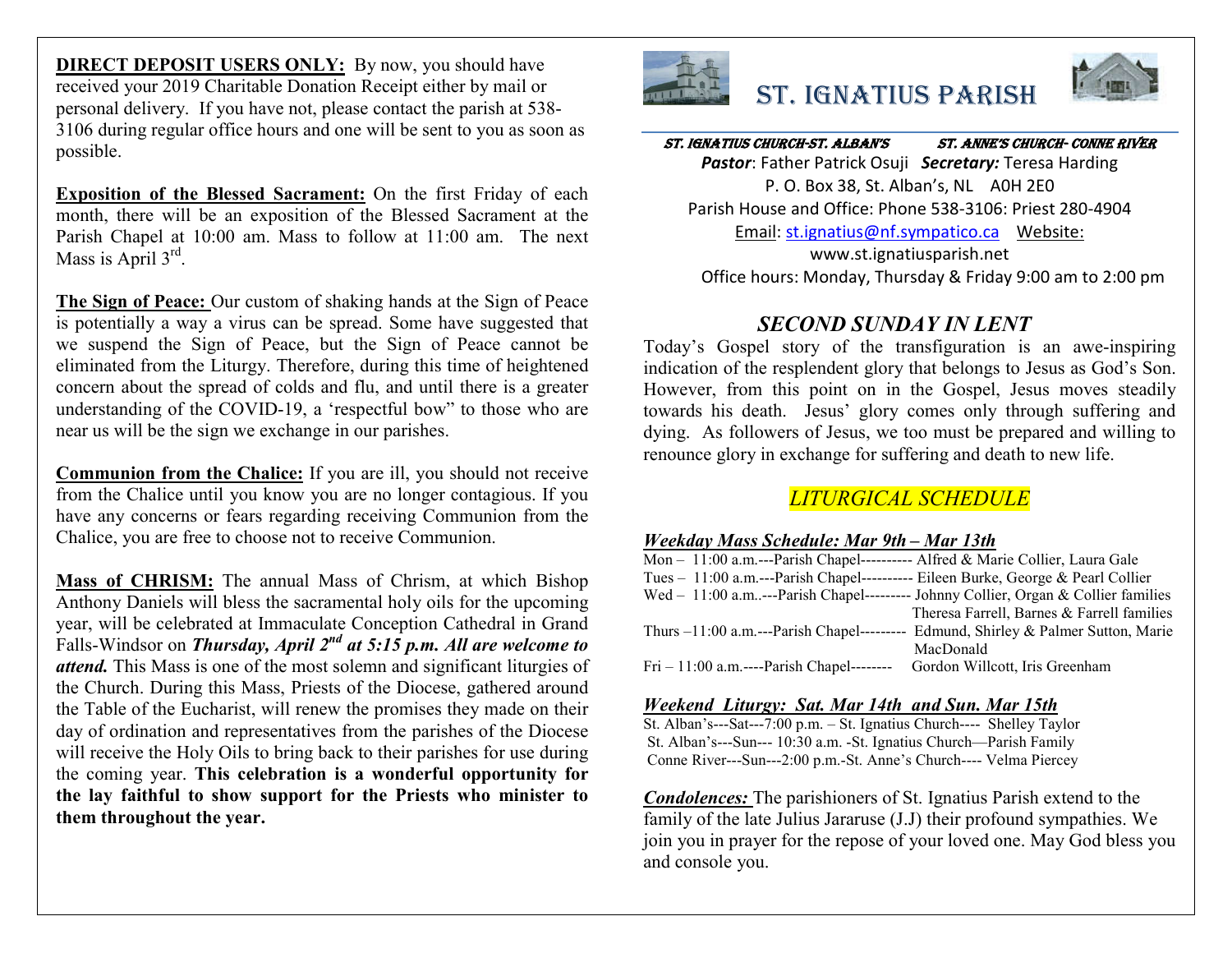# MInIStrIeS' Schedule for Weekend MaSSeS

| <b>DATE</b>             | <b>Sacristan</b> | Reader      | <b>Collectors</b>               | <b>Eucharist</b><br>ic<br><b>Minister</b> | <b>Altar</b><br><b>Servers</b> | <b>Music</b>                |
|-------------------------|------------------|-------------|---------------------------------|-------------------------------------------|--------------------------------|-----------------------------|
| Mar<br>7th              | Meg<br>Genny     | Edith O     | Kevin O<br>Gerard S<br>Finton O | Christine<br>Н                            | Maggie<br>Pat                  | Jessica W                   |
| Mar<br>8th              | Teresa<br>Ann    | Valerie H   | Perry C<br>Ivan O<br>Brenda D   | Genevieve<br>T                            | Irena<br>Mary                  | Youth<br>Choir<br>Valerie C |
| Mar<br>14 <sup>th</sup> | Teresa<br>Ann    | Monica W    | Kevin O<br>Gerard S<br>Finton O | Edith O                                   | Margaret<br>Willie             | Folk Choir                  |
| Mar<br>15 <sub>th</sub> | Mary<br>Patsy    | Philomena S | Perry C<br>Ivan O<br>Brenda D   | Mary S                                    | Kevin<br>Mark                  | Folk Choir                  |

#### **Weekly Parish Income**

| St. Ignatius Church                   | \$1024.50 |
|---------------------------------------|-----------|
| St. Anne's Church                     | \$128.00  |
| Candles                               | \$255.90  |
| Diocesan Collections (Ash Wednesday)  | \$571.15  |
| Mass Stipends                         | \$245.00  |
| Certificates (Baptism & Confirmation) | \$10.00   |
| Chase the Ace                         | \$92.50   |

# *LENTEN SEASON*

Lent begins on Ash Wednesday and lasts until the beginning of the Mass of the Lord's Supper which marks the start of the Easter Triduum. Lent is the yearly celebration by the Church of its corporate conversion in Jesus Christ. It has a twofold purpose: it helps catechumens to prepare for celebrating the Sacraments of Initiation (Baptism, Confirmation, and First Holy Communion) at the Easter Vigil, and it invites those who are baptized to prepare through penance and prayer to renew their baptismal vows at Easter. Thus, Lent recalls or prepares for Baptism and emphasizes a spirit of penance. The baptismal and penitential themes are reflected in the lenten readings.

# *WELCOME TO ST. IGNATIUS PARISH AND ST. ANNE'S CHURCH :*

*We are glad that you are here with us this evening. It is our hope that you experience the love of Christ this morning and His presence during our worship. "Where two or three come together in my name, there I am with* 

*them"*

*Matt 18:20*

|                   | Stipends: (as recommended by the Diocese) Certificates: (copy) |                     |  |
|-------------------|----------------------------------------------------------------|---------------------|--|
| Funerals \$200.00 |                                                                | Baptism \$5.00      |  |
| Weddings \$200.00 |                                                                | Confirmation \$5.00 |  |
| Baptism \$25.00   |                                                                | Communion \$5.00    |  |

**Stations of the Cross:** During the Lenten season, the Knights of Columbus will be having Stations of the Cross at St. Ignatius Church every Friday evening starting at 7:00pm.

**Family Mass:** A family Mass takes place in our parish the last Sunday of each month. This is a special Mass for families and all families are encouraged to attend. The next family Mass will be on March  $29<sup>th</sup>$ .

## **Easter Flowers**

Parish members wishing to donate towards the purchase of the Easter Flowers for the church may do so by putting an envelope marked "Easter Flowers" in the collection basket. If the flowers are being donated "In memory of" please indicate this, as well as your envelope number and/or name.

**Bishop Daniel's Lenten message for 2020:** There is a letter from Bishop Anthony Daniels on the table in the back of the church. Please feel free to take a copy.

# **Chase The Ace**

Chase The Ace has resumed. It will be held at the RC Legion on Friday evenings at 7:00 p.m. Fundraiser open to all persons 19 and older. Tickets are \$5 each and 50/50 tickets will be available.